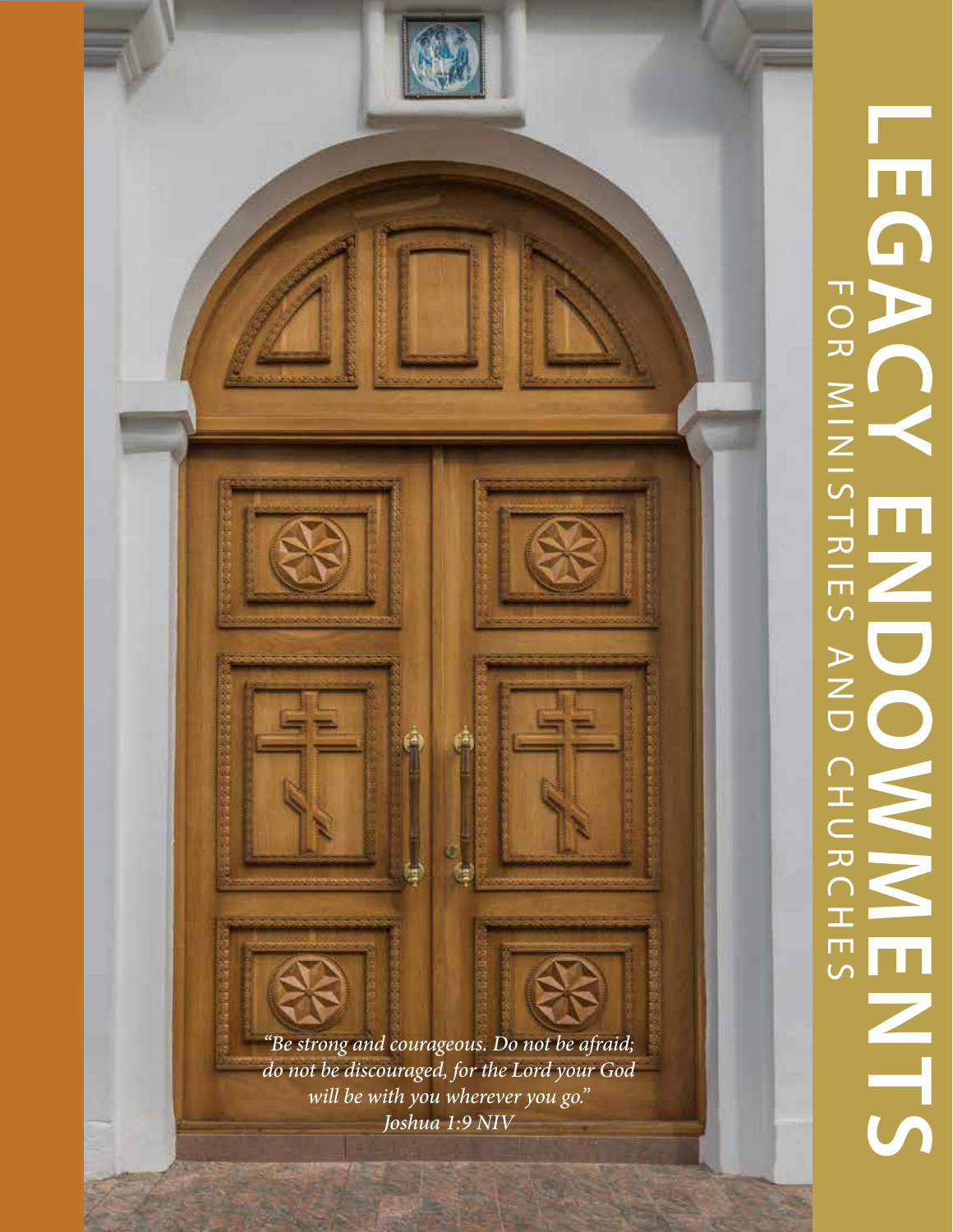The ministry of *American Baptist Foundation (ABF)* is centered on strengthening the financial futures of our American Baptist members and partners.

With this in mind, the Foundation takes care in recognizing the challenges that many ministries face—including confronting questions of uncertainty and mortality.

As you prayerfully investigate and navigate the resources and options available to support you throughout our American Baptist family, rest assured that you are not alone.

Continue to be strong and courageous, knowing that your ministry's legacy will live on in perpetuity; and that, no matter the circumstance, your gift will be a blessing for future generations. This is your legacy!

*American Baptist Foundation (ABF)* understands that certain decisions are emotionally and mentally difficult. If you decide that establishing a LEGACY ENDOWMENT is an option, we want to assure you that we will make it a priority to carry out your ministry directives and protect your investment.

*ABF* is willing to answer any of your questions or concerns. Feel free to contact us by phone at 610-768-2035 (8am-4pm) or by email abfadmin@abc-usa.org for more information.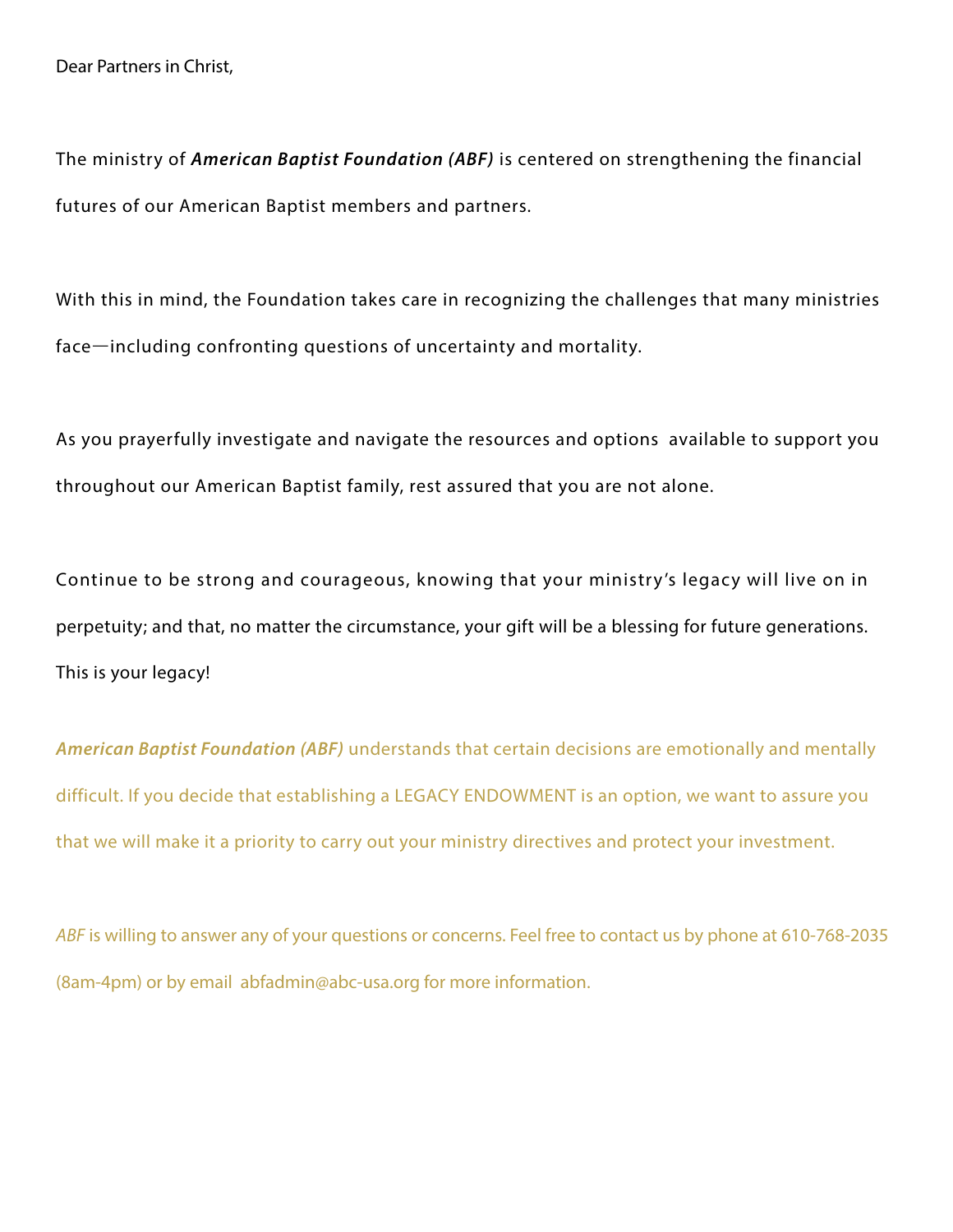**Generosity and foresight can be achieved by establishing a LEGACY ENDOWMENT for your ministry.**

## **WHAT IS A LEGACY ENDOWMENT?**

Endowments are permanent funds established to support specific ministry and mission purpose(s). A

*LEGACY ENDOWMENT* is a permanent fund created by an organization to reflect its mandate and presence

beyond its physical existence.

## **HOW DOES A LEGACY ENDOWMENT WORK FOR OUR MINISTRY?**



Every distribution from your endowment includes a personal reminder to each income recipient that the funds provided are due to the generosity of your ministry. This ensures that your Christian witness

and values live on in perpetuity.

**You may have specific mission and ministry purposes that you hold near and dear. Many**  *LEGACY ENDOWMENTS* **have been used to fund Local, Regional and National ABC Partners directives, including:**

- **Youth Camping Ministries**
- **Missionary Support** П
- **Local Congregations** П
- **Clergy and Leadership Growth**
- **Scholarships**
- **New Church Start-Ups** П

If you desire to have others contribute to your endowment, ABF can assist with the development of customized

communications and marketing tools to help your ministry build awareness around the purpose(s) of the fund.